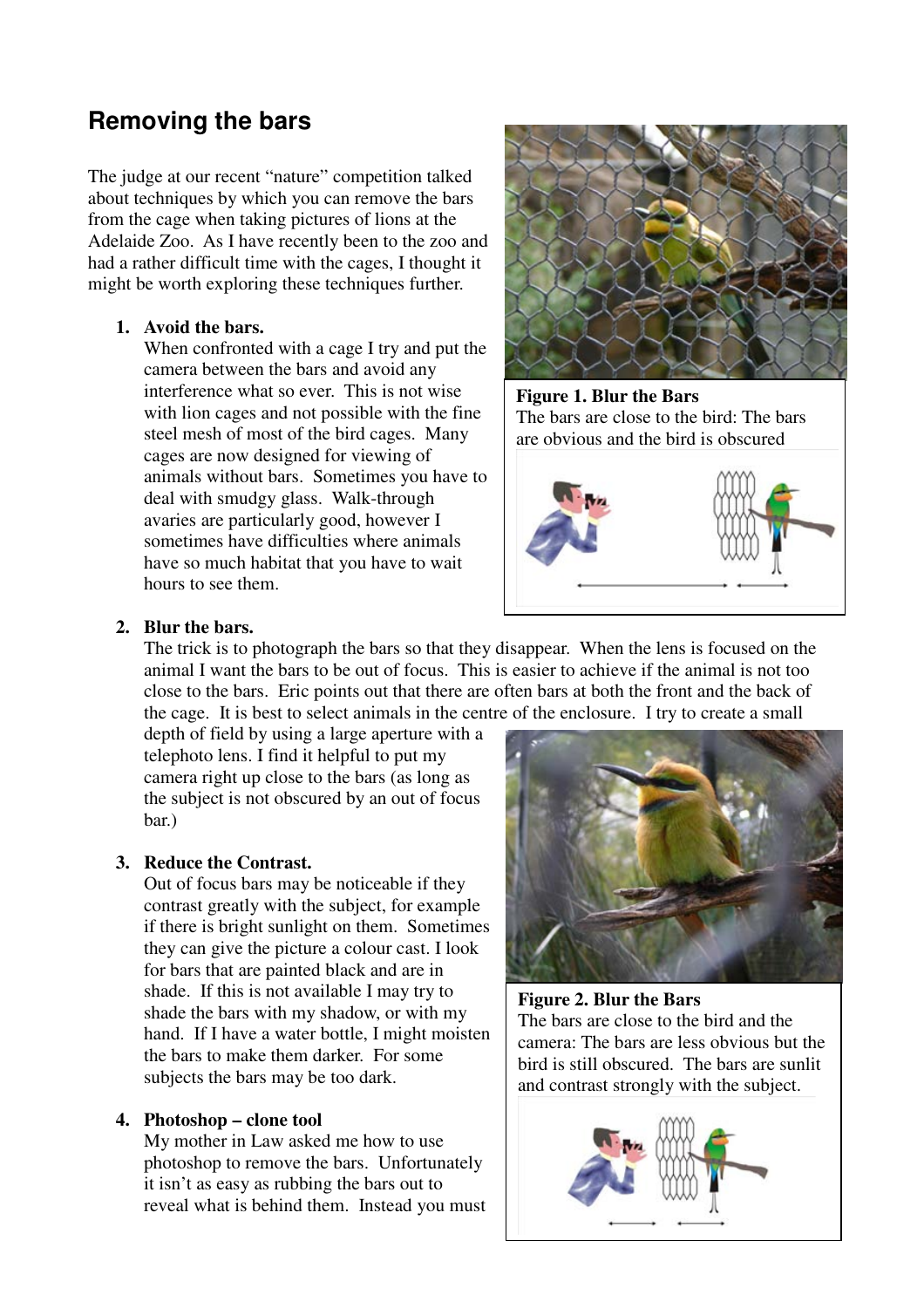paint over the bars with another image. The clone tool will paint from a selected source area onto the picture. I find that I can often choose an area of background that matches that on either side of the bars. It takes a bit of creativity to make it look natural. It is however more difficult to replace missing pieces of the animal subject of the photo. This method can be simple if you are removing an overhead wire from an area of blue sky. However it would be very time consuming and difficult to contemplate on say the wire cage in figure 1.

### **5. Photoshop – Contrast, colour correction and sharpening**

Sometimes I have been successful in blurring the bars, but their presence is obvious as an area of desaturated and less distinct detail on the subject. (see figure 4) Unfortunately I have not always been successful at fixing this. The following technique has however been successful at times. I trace around the area with the laso tool, and then feather the edges according to the degree of blur of the original bars. This is usually a large feather in the



### **Figure 3. Blur the Bars**

The bars are closer to the camera than the bird: The bars are not obvious and the bird is clear. The bars do however cast a grey haze over the photo that may need to be corrected in photoshop.



range 25 to 45 pixels. I then adjust the contrast and or brightness of the selected area to match the rest of the photograph. This takes a lot of trial and error to get it right. What cannot be corrected with contrast and brightness might be fixed with sharpening or saturation or even colour correction (to remove a cast). There is a limit to how far you can rework the area. The most important step is to make sure that the selection is properly feathered.



#### **Figure 4 Adjust the contrast and Brightness.**

This Lady Amherst Pheasant was too close to the wire mesh when I photographed it. The details of the plumage however are still evident in the affected areas. With photoshop I brightened and increased the contrast of the mesh pattern making it match that of the rest of the image. Unfortunately the result is not perfect.